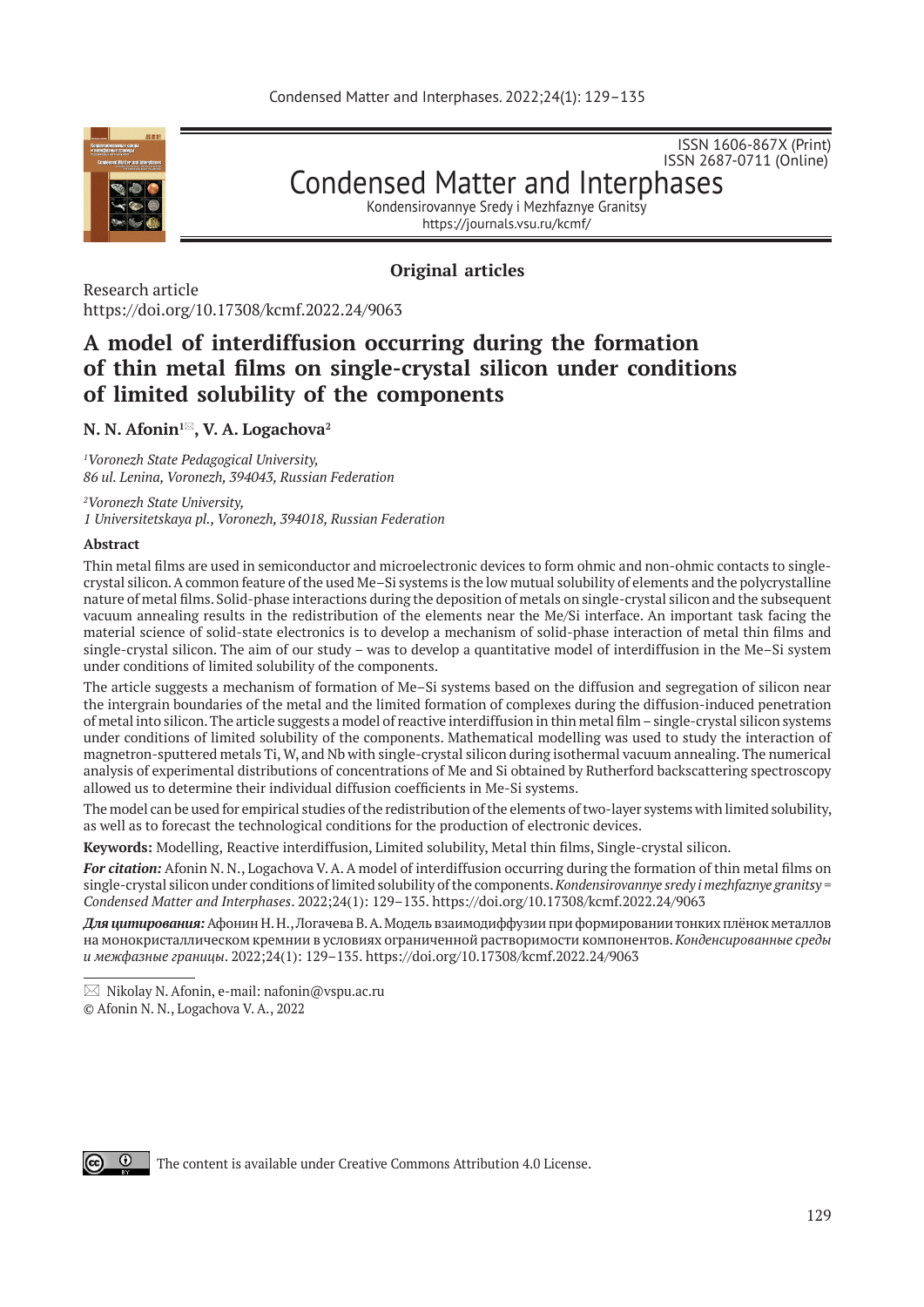N. N. Afonin, V. A. Logachova A model of interdiffusion occurring during the formation of thin metal films...

### **1. Introduction**

Thin films of metals such as Al, Pt, Nb, Au, Ag, Co, Pd, Ni, Ti, and W [1] are used in semiconductor and microelectronic devices to obtain ohmic and non-ohmic contacts to silicon. The contacts are typically constructed by depositing a metal on silicon followed by annealing in an inert medium. The interaction between the metal and the semiconductor is considered to have the following effect: the presence of the metal in the crystal lattice of silicon results in the weakening and breaking of covalent Si-Si bonds and the formation of mobile silicon atoms [2]. The flow of silicon atoms is directed towards the metal-silicon interface, while the metal atoms flow in the opposite direction. This results in the interdiffusion and redistribution of both metal in silicon and silicon in the metal film. The difference in the diffusion coefficients of the atoms moving towards each other results in the Kirkendall effect [3], which comes in the form of the motion of the interface in the diffusion couple.

Physicochemical interaction between metals and silicon results in the formation of eutectic systems. When the electronegativity of the diffusing metal atoms is significantly different from that of Si, a solid-phase reaction of the formation of silicide can take place [1, 4]. It is assumed that silicide phases with various concentrations of silicon and metal are formed layer-by-layer on the Me/Si interface [5].

A common feature of the used Me-Si systems is that after its deposition on silicon and during the following annealing in an inert medium, the metal remains in a polycrystalline state. The heat treatment facilitates the faster movement of grain boundaries in the metal and faster diffusion of Si in the metal film. However, the existing understanding of the interdiffusion in the Me-Si system does not take into account the role of grain boundaries in the process of diffusion-controlled growth of silicide phases and the formation of solid solutions over a wide range of temperatures.

Another feature of the used Me-Si systems is the limited solubility of silicon in the crystallites of metal and limited solubility of metal in singlecrystal silicon. The existing literature does not provide enough details regarding the diffusion mechanism of the used metals in silicon and diffusion of silicon in metal.

To control the redistribution of the components near the metal-silicon interface and obtain the electrical and technological parameters of the formed structures required for the semiconductor and microelectronic devices, it is necessary to develop a mechanism for the solid-phase interaction of thin metal films and single-crystal silicon. Therefore, an important task facing the material science of solid-state electronics is to simulate the processes of interdiffusion, segregation, and solid-phase chemical reactions in the Me-Si system.

The purpose of our study was to develop a model of interdiffusion occurring during the formation of the thin metal film – a singlecrystal silicon system under conditions of limited solubility of the components.

## **2. Description of the model**

Let's assume that when a metal interacts with single-crystal silicon, its crystal lattice partially disintegrates. Some of the silicon atoms from the crystal lattice become free and transfer to a free mobile state. In the single-crystal Si, they move as self-interstitial atoms, while in the metal film they move – in the intergrain space.

Silicon has low solubility in metal crystallites. Therefore, regarding the dissolution of silicon in the metal film, we shall assume that silicon does not diffuse and dissolve in the crystallites of metal. However, under conditions of low solubility in crystallites, deep diffusion of silicon may occur along the grain boundaries together with the solubility in the intergrain space containing a large concentration of defects. As a result, the solubility limit of silicon in the intergrain space may be significantly higher than that in the crystallite volume.

Grain boundaries contain unsaturated coordinate bonds appearing on the surface of the metal grains and serve as trap centres for silicon, characterising the presence of vacant positions for silicon trapping. We assume that the mechanism of silicon trapping by metal is accompanied by a release of free metal (silicon replaces metal in the traps). Then, the formation of a solid solution of silicon in metal can be described as a diffusion penetration of mobile silicon from the singlecrystal phase to the intergrain space of the metal film followed by a partial segregation trapping by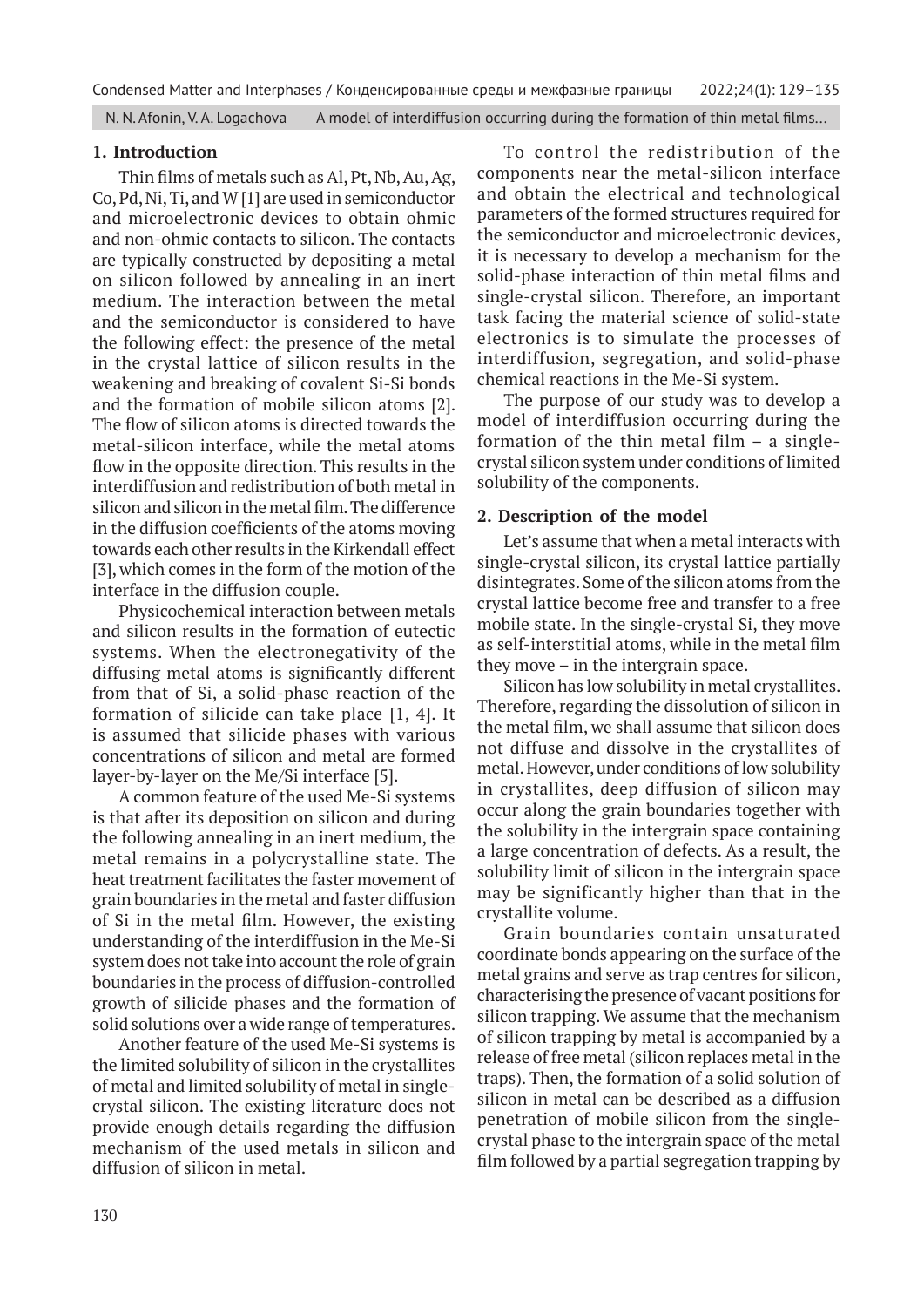N. N. Afonin, V. A. Logachova A model of interdiffusion occurring during the formation of thin metal films...

vacant trap centres. As a result, Me and Si atoms moving in the film become immobilised on the Me grain boundaries, losing their mobility.

This stage of the process is carried out by the mechanism of physical adsorption without chemical interactions resulting in the formation of compounds (silicides). The stage is topochemical and takes place in the Me film volume as a result of diffusion penetration of silicon. It is localised on the grain boundaries where the energy loss induced by bond deformation is minimal and there is some free volume facilitating the reorientation of the reacting particles. The trapping of silicon proceeds until there are no vacant traps. Along with the process of silicon trapping, the solution becomes saturated with dissolved silicon. In terms of numerical value, the concentration of traps corresponds to the solubility limit of silicon in the intergrain space of a polycrystalline metal and constitutes fraction *r* of the total concentration of the metal.

Regarding the process of dissolution of metal in the single-crystal silicon phase, let's assume that along with the diffusion penetration of metal into silicon, the decomposition of the solid solution of metal in silicon takes place resulting in the formation of stationary multiparticle complexes containing intrinsic point defects in silicon and metal atoms. This process limits the solubility of metal in single-crystal silicon.

A large number of metals can produce silicides with various concentrations of components, when interacting with silicon. With regard to the suggested mechanism, this ability can be interpreted as follows. The intergrain space of the metal film has an increased concentration of defects and therefore enough free volume for the potential formation of silicides whose molar volumes are different from that of the metal. During the later stages of the process and with an increased annealing temperature, a chemical absorption stage with the formation of metal enriched silicides can occur near the Ме/Si interface, on the side of the metal film and in its depth. On the silicon side of the Ме/Si interface, silicon enriched silicides can be formed based on the obtained complexes. The required free volume will be provided for by the intrinsic point defects in silicon. In this case, silicides do not grow layerby-layer on the Ме/Si interface. Rather, they are

formed inside an extended reaction zone next to it compatible with the initial Me film. The large extent of this zone indicates a relatively slow solid-phase reaction as compared to the rate of diffusion of mobile Si and metal atoms.

[6] suggested a convenient (from the point of view of numerical analysis) mathematical description of the interdiffusion process for a binary system with unlimited solubility. It does not take into account the chemical transformations that may occur during the interdiffusion and is based on the assumption that the molar volume of the system is invariable, regardless of the changes in its composition. In [6], the process is described by means of a boundary value problem for two diffusion equations which contain an effective interdiffusion coefficient which is a linear combination of individual diffusion coefficients of all the components.

The theory suggested in [6] is applied to the formation and growth of interface phases in the diffusion zone [7-10].

[11] for the first time developed the theory suggested in [6] as applied to bulk reactions of the formation of metal silicides during the interaction between the film of the silicide-forming Ni and SiC. However, the model suggested in [11] cannot be used to describe the redistribution of the components inside an extended reaction zone. We believe that this can be down to the fact that the model does not account for the changes in the molar volume of the system during the solidphase reaction of the formation of silicides.

[12–14] used the mathematical description from [6] in a quantitative model which developed the theory suggested in [6] as applied to the reactive interdiffusion in two-layer metal-metal oxide systems with limited solubility of the components. This model can be used to describe the formation of complex polycrystalline Co– TiO $_{\textrm{\tiny{2}}}$  and Fe–TiO $_{\textrm{\tiny{2}}}$  thin-film systems which form not by layer-by-layer growth at the metal-oxide interface, but throughout the film thickness of  $TiO<sub>2</sub>$ .

 $[15]$  developed the theory suggested in  $[6]$ and introduced a model of reactive interdiffusion in nonstoichiometric polycrystalline oxide film systems with limited solubility under vacuum annealing conditions. The model was used to describe the formation of the phases of complex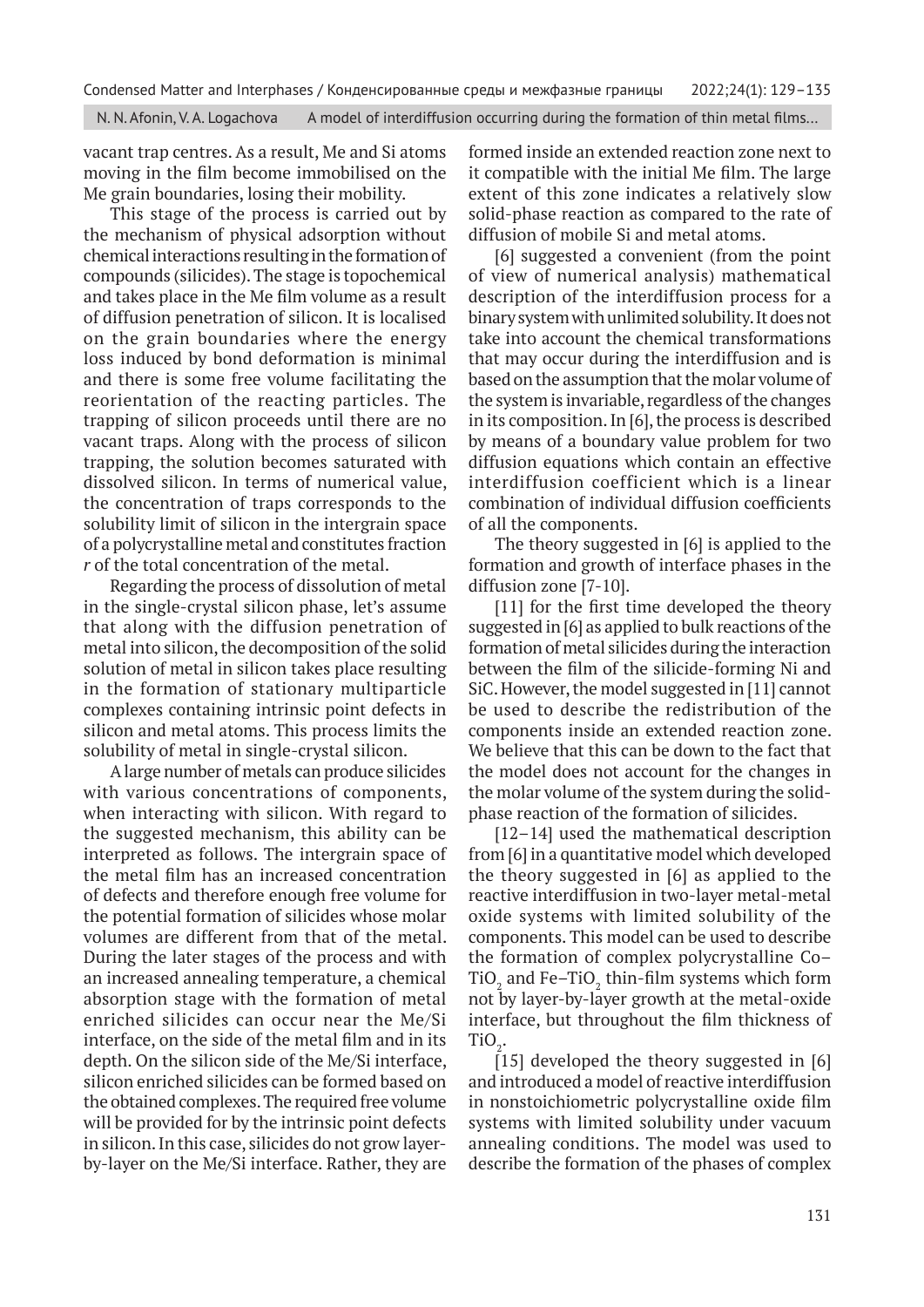N. N. Afonin, V. A. Logachova A model of interdiffusion occurring during the formation of thin metal films...

oxides distributed along the depth of the system of two nonstoichiometric polycrystalline oxides of titanium and cobalt [16].

The application of the model suggested in [6] to the metal film - single-crystal silicon system with limited solubility of the components has not been studied yet.

In our study, we considered the following components of the system.

– Stationary silicon atoms A which constitute the lattice of single-crystal silicon.

– Mobile silicon atoms B formed as a result of interaction between the metal and silicon.

– Vacant trap centres Ct for mobile silicon in the intergrain space of the metal.

– Silicon atoms Bt trapped in the intergrain space of the metal.

– Mobile (free) metal atoms C.

 $-$  Stationary complexes  $C_p$  in silicon containing metal and silicon atoms.

The total concentration of silicon was comprised of the following elements:

– concentration of silicon  $C_{\lambda}$  at the points of the silicon crystal lattice A;

– concentration  $C_B$  of mobile silicon B;

– concentration  $\tilde{C}_{\text{B}t}$  of silicon trapped by Bt traps in the intergrain space of the metal; and

– silicon concentration  $C_{c_p}$  in metal-silicon complexes  $C_p$ :

 $C_{\rm A}$  +  $C_{\rm B}$  +  $C_{\rm B}$  +  $C_{\rm C}$ .

The total concentration of metal was comprised of the following elements:

– concentration of mobile (free) metal *C*;

– metal concentration in the vacant trap centres for mobile silicon in the intergrain space of the metal  $C_{\text{Bt}}$ ;

– metal concentration  $C_{C_p}$  in metal-silicon complexes  $C_p$ :

 $C_{\rm C}$  +  $C_{\rm Bt}$  +  $C_{\rm Cp}$ .

The elements of the system capable of diffusion-induced migration are mobile metal atoms C and mobile silicon atoms B released in the presence of the metal from the crystal lattice of silicon. If the beginning of the reference system is the outer border of the Me film, then, with the ratio of individual diffusion coefficients being  $(D_c \gg D_B)$ , the Me-Si grain boundary will move towards the surface of the film system as a result of the Kirkendall effect [3]. The elements not capable of diffusion-induced migration will serve as inert markers in the Smigelskas and Kirkendall experiment [3].

In our study, the qualitative nature of the process determines that the molar volume of the system is invariable. Therefore, we assume that the diffusion of Me and Si in the Me-Si system can also be described by means of the mathematical formalism suggested in [6]. Let's determine the effective interdiffusion coefficient for the simulated system as

$$
D^* = \frac{D_B \cdot C_C + D_C \cdot C_B}{C_{tot}},\tag{1}
$$

where  $D_{\rm g}$  and  $D_{\rm c}$  – are individual diffusion coefficients of the mobile components - of free silicon and metal respectively,  $C_{tot} = C_A + C_B + C_C + C_{Cp}$  $C_{Bt}$  +  $C_{Ct}$  – is the total concentration of all the components of the system.

Let us assume that the rate of destruction of silicon A at the points of the crystal lattice and the rate of generation of mobile silicon B are directly proportional to the concentration of silicon  $C_{\scriptscriptstyle{A}}$  at the points of its crystal lattice A and the concentration of metal  $C_c$  in silicon C. The equation describing the concentration of silicon  $C_{\text{A}}$  at the points of the crystal lattice A is presented as follows:

$$
\frac{\partial C_A}{\partial t} = \frac{\partial}{\partial x} \left( D^* \frac{\partial C_A}{\partial x} \right) - k_1 \cdot C_C \cdot C_A \,. \tag{2}
$$

Let's assume that mobile silicon B participates in three processes:

– formation of silicon as a result of the destruction of the crystal lattice at a rate that is directly proportional to the concentration of atoms at the points of the silicon crystal lattice A and the concentration of atoms of the mobile metal C;

– diffusion of the metal film in silicon and the intergrain space by means of segregation trapping at a rate directly proportional to the concentration  $C_c$  of vacant traps Ct of the metal and the concentration  $C<sub>B</sub>$  of mobile silicon B;

– trapping of the stationary complexes  $C_p$ in silicon at a rate directly proportional to the concentration of atoms of the mobile metal C.

Then, the equation for the concentration  $C_{\beta}$ of mobile silicon B can be presented as follows: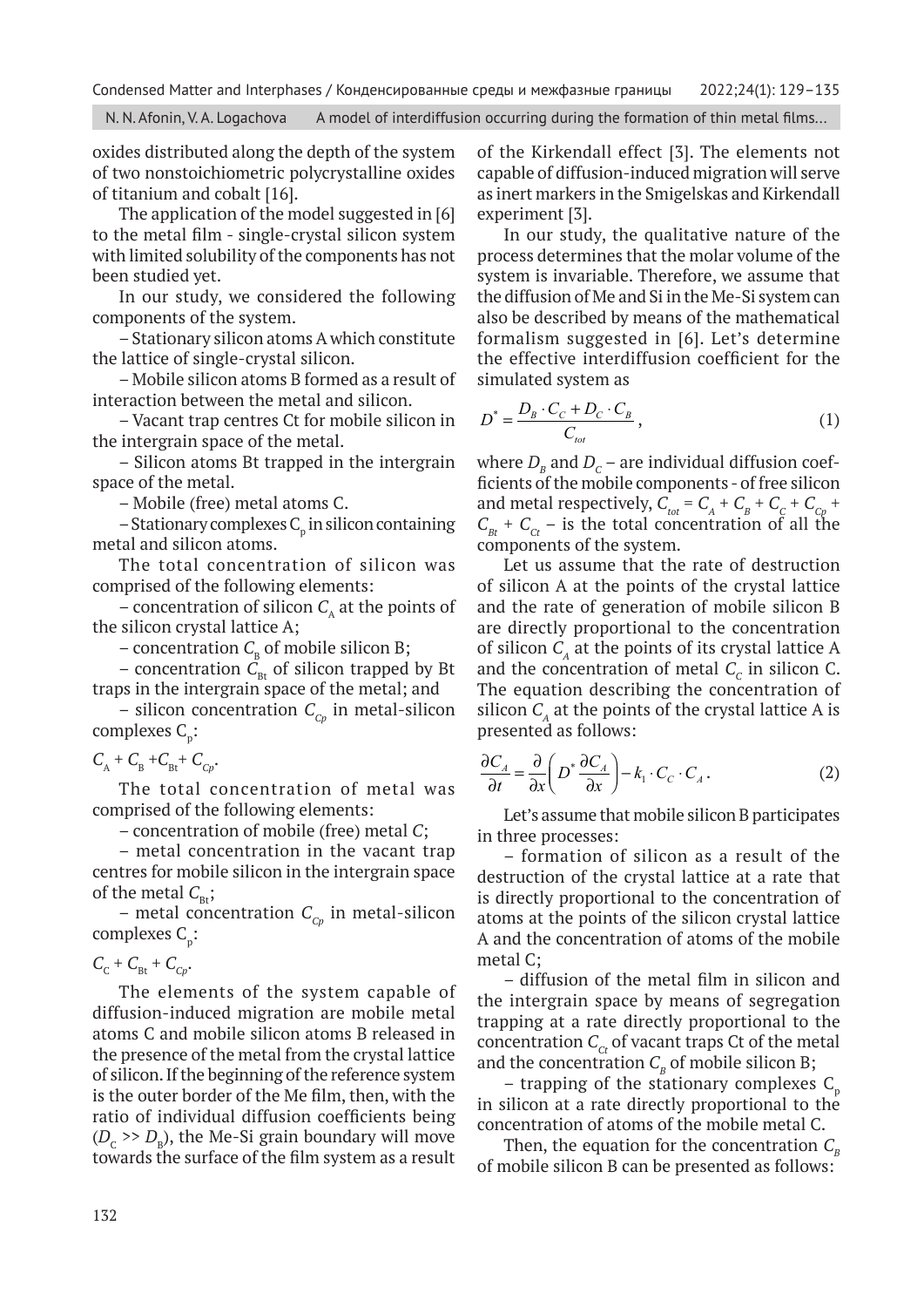N. N. Afonin, V. A. Logachova A model of interdiffusion occurring during the formation of thin metal films...

$$
\frac{\partial C_B}{\partial t} = \frac{\partial}{\partial x} \left( D^* \frac{\partial C_B}{\partial x} \right) +
$$
  
+  $k_1 \cdot C_A \cdot C_C - k_2 \cdot C_{Ct} \cdot C_B - k_3 \cdot C_B \cdot C_C.$  (3)

Silicon is trapped in the intergrain space of the metal at a rate directly proportional to the concentration  $C_{\text{B}}$  of mobile silicon B and the concentration  $C_{\text{ct}}$  of vacant traps  $C_{\text{t}}$ . The equation for the concentration  $C_{Bt}$  of silicon Bt trapped in the intergrain space of the metal is

$$
\frac{\partial C_{Bt}}{\partial t} = \frac{\partial}{\partial x} \left( D^* \frac{\partial C_{Bt}}{\partial x} \right) + k_2 \cdot C_{Ct} \cdot C_B \tag{4}
$$

The rate of trapping Ct in the intergrain space of the metal is directly proportional to the concentration of traps  $C_{ct}$  and the concentration  $C_{\text{B}}$  of mobile silicon B. The equation for the concentration  $\mathcal{C}_{c t}$  of vacant trap centres  $\mathcal{C}_{\mathrm{t}}$  is

$$
\frac{\partial C_{C_t}}{\partial t} = \frac{\partial}{\partial x} \left( D^* \frac{\partial C_{C_t}}{\partial x} \right) - k_2 \cdot C_B \cdot C_{C_t} . \tag{5}
$$

The diffusion equation for the concentration  $C_c$  of the mobile metal C takes into account the fact that the metal is released from the traps in the intergrain space of the metal according to the exchange mechanism. It also takes into account the trapping of stationary complexes in silicon at a rate directly proportional to the concentration  $C_{\rm B}$  of mobile silicon B:

$$
\frac{\partial C_C}{\partial t} = \frac{\partial}{\partial x} \left( D^* \frac{\partial C_C}{\partial x} \right) + k_2 \cdot C_{Ct} \cdot C_B - k_3 \cdot C_B \cdot C_C. \quad (6)
$$

The equation for the concentration  $C_{C_p}$  of metal atoms immobilised in  $C_{p}$  complexes takes into account the fact that the rate of bonding of mobile Me to the metal-silicon complexes is directly proportional to the concentration  $C_{\text{B}}$  of mobile silicon B and the concentration  $C_c$  of metal C in silicon:

$$
\frac{\partial C_{C_p}}{\partial t} = \frac{\partial}{\partial x} \left( D^* \frac{\partial C_{C_p}}{\partial x} \right) + k_3 \cdot C_B \cdot C_C. \tag{7}
$$

For equations (2)-(7),  $t -$  is the time,  $x -$  is the depth from the outer surface of the metal film, and  $k_1$ ,  $k_2$ , and  $k_3$  – are rate constants of the formation of mobile silicon, its trapping in the metal film, and formation of metal-silicon complexes respectively.

At the Me-Si interface, the condition for the reflection for all the components of the system is

$$
\frac{\partial C_A}{\partial x} = \frac{\partial C_B}{\partial x} = \frac{\partial C_C}{\partial x} = \frac{\partial C_{C_P}}{\partial x} = \frac{\partial C_{Bt}}{\partial x} = \frac{\partial C_{Ct}}{\partial x} = 0
$$
  
when  $x = 0$  and  $x = L$ , (8)

where *L* is the thickness of the solution region in silicon.

The initial conditions for equations (2)− (7) when simulating the redistribution are the following:

$$
C_A(x, 0) = 0, C_{Ct}(x, 0) = r \times N_{SC},
$$
  
\n
$$
C_C(x, 0) = (1 - r) \times N_{SC}, \text{ when } 0 \le x \le h,
$$
  
\n
$$
C(x, 0) = N, C(x, 0) = 0, C(x, 0) = 0
$$
 (9)

 $C_A(x, 0) = N_{SA}$ ,  $C_{Ct}(x, 0) = 0$ ,  $C_C(x, 0) = 0$ , when  $h < x \leq L$ , (10)

$$
C_{B}(x, 0) = 0, C_{Bt}(x, 0) = 0, C_{Cp}(x, 0) = 0
$$
  
when all  $0 \le x \le L$ , (11)

where *h* is the thickness of the metal film,  $N_{s_A}$  is the intrinsic concentration of Si atoms  $(N<sub>sA</sub> = 4.98 \cdot 10^{22} \text{ cm}^{-3}), N<sub>sc</sub>$  is the intrinsic concentration of metal atoms ( $N_{\rm sc}$  = 5.68 $\cdot$ 10<sup>22</sup> cm<sup>-3</sup> for Ti, 6.34 $\cdot$ 10<sup>22</sup> cm<sup>-3</sup> for W, and 5.55 $\cdot$ 10<sup>22</sup> cm<sup>-3</sup> for Nb), and *r* is the number of traps for Si atoms in the intergrain space of Me.

The set of equations  $(2)-(7)$  with the concentration dependant interdiffusion coefficient (1) was solved numerically by means of the factorization method using implicit conservative difference schemes [17].

The model had the following parameters: individual diffusion coefficients of Me and Si, rate constants  $k_1$ ,  $k_2$ , and  $k_3$ , and  $r$ .

Fig. 1 *а-c* shows experimental (points *1, 2*) and calculated (curves *1*¢*, 2*¢) concentrations of distributions of Me and Si along the depth of the Me-Si film system obtained by means of Rutherford backscattering spectroscopy (RBS) after magnetron deposition of Me (Ti, W, Nb) on single-crystal silicon and vacuum annealing at  $T = 673$  K,  $t = 30$  min. The experimental and calculated distributions were in good agreement when  $k_1 = 1.10^{-26}$  cm<sup>3</sup>/c,  $k_2 = 1.10^{-18}$  cm<sup>3</sup>/c, and  $k_{\rm z}$  = 1.·10<sup>-19</sup> cm<sup>3</sup>/c were identical for all the metals used, and the model parameters were the ones given in Table 1. The obtained curves demonstrate that the dominating diffusant for all the studied systems is mobile silicon (curves *3*¢ in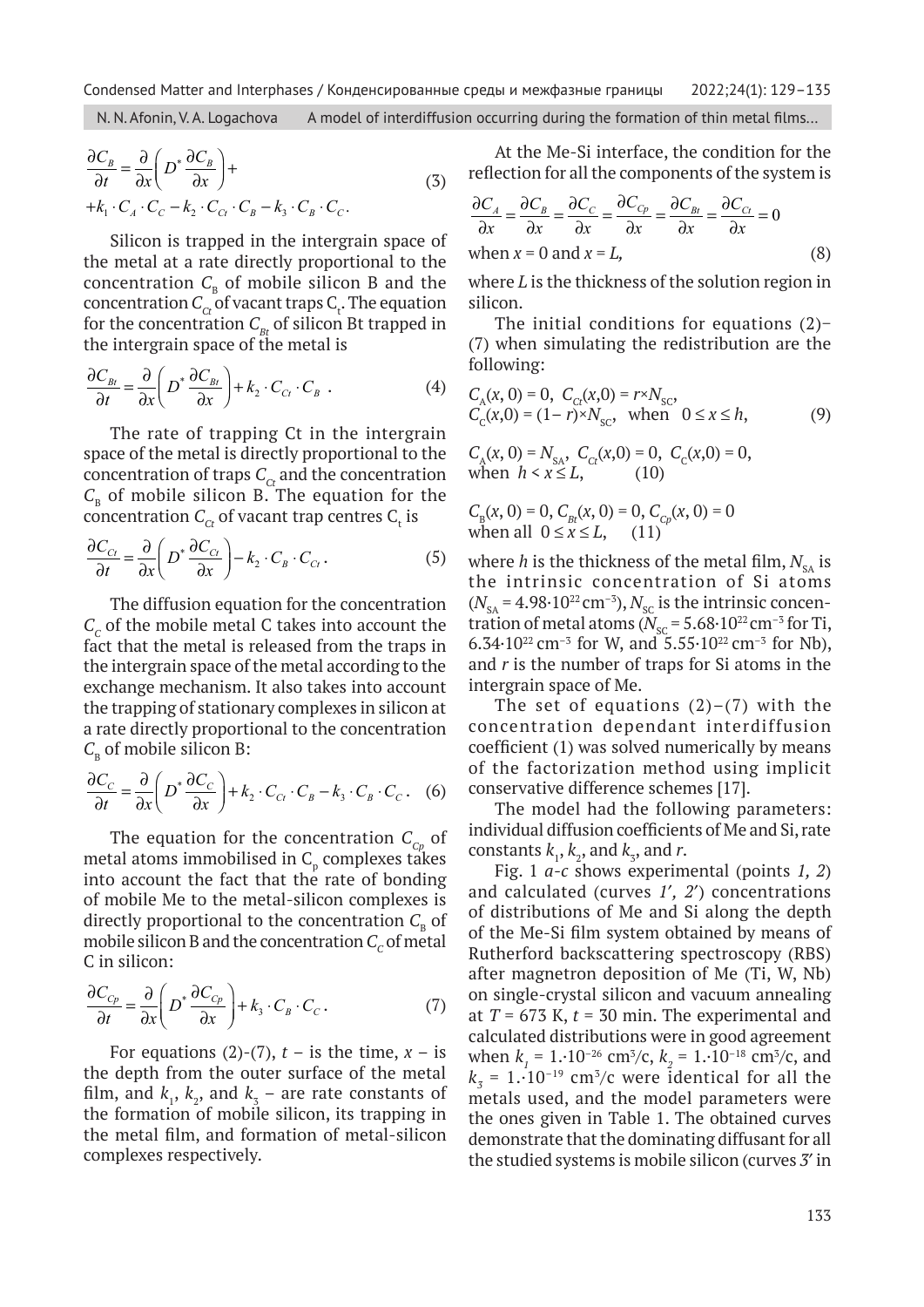N. N. Afonin, V. A. Logachova A model of interdiffusion occurring during the formation of thin metal films...



**Fig. 1.** Experimental (RBS) (points (symbols) *1, 2*) and calculated (curves *1*¢*, 2*¢*, 3*¢) distributions along the depth of the Me–Si system of the total concentration *C* of metal (*1*¢), silicon (*2*¢), and its mobile atoms (*3*¢). *1* – Me, *2* – Si; curves: *1*¢ – Me, *2*¢ – Si after magnetron sputtering and vacuum annealing at  $T = 673$  K,  $t = 30$  min. (*a*) – Ti, (*b*) – W, (*c*) – Nb.

**Table 1.** Parameters of the model for Ti, W, and Nb in the Me-Si system

| Metal | $D_{\rm B}$ × 10 <sup>14</sup> cm <sup>2</sup> /s $D_{\rm C}$ × 10 <sup>16</sup> cm <sup>2</sup> /s |             |       |
|-------|-----------------------------------------------------------------------------------------------------|-------------|-------|
| Тi    | 4.0                                                                                                 | 4.0         | 0.02  |
| W     | 1.0                                                                                                 | $6.0\times$ | 0.008 |
| Nh    | 60                                                                                                  | 40          | 0.028 |

Fig. 1 *а-c*). Its distribution maximum is located at the Me/Si interface.

#### **3. Conclusions**

In our study, we developed a model of interdiffusion occurring during the formation of the polycrystalline metal film – singlecrystal silicon system with limited solubility of the components. The model is based on the knowledge of solubility of silicon in the intergrain space of the metal, its segregation on the intergrain traps, and the solubility of metal in silicon limited by the complex formation process. Using the numerical analysis of the experimental distribution of concentrations of the elements of Me(Ti, W, Nb)–Si systems within the model, we determined the individual diffusion coefficients for metal and silicon, as well as the number of traps for Si atoms in the intergrain space of Me.

The model can be used to describe the redistribution of the elements of the Me-Si systems for the synthesis conditions ensuring the chemical interaction between metal and silicon and the formation of silicides. It also describes the mechanism of the possible formation of silicide phases near the Me/Si interface as the deep interdiffusion of the elements rather than layerby-layer growth on the Me/Si interface.

The article also demonstrated that mathematical formalism suggested in [6] for the description of the interdiffusion in binary systems with unlimited solubility, can be used to describe the redistribution of the elements of Me-Si systems with limited solubility of the components.

The model can be used for empirical studies of the interdiffusion processes in Me-Si systems with limited solubility as well as to forecast the technological conditions for obtaining ohmic and non-ohmic Ме-Si contacts in micro- and nanoelectronic devices.